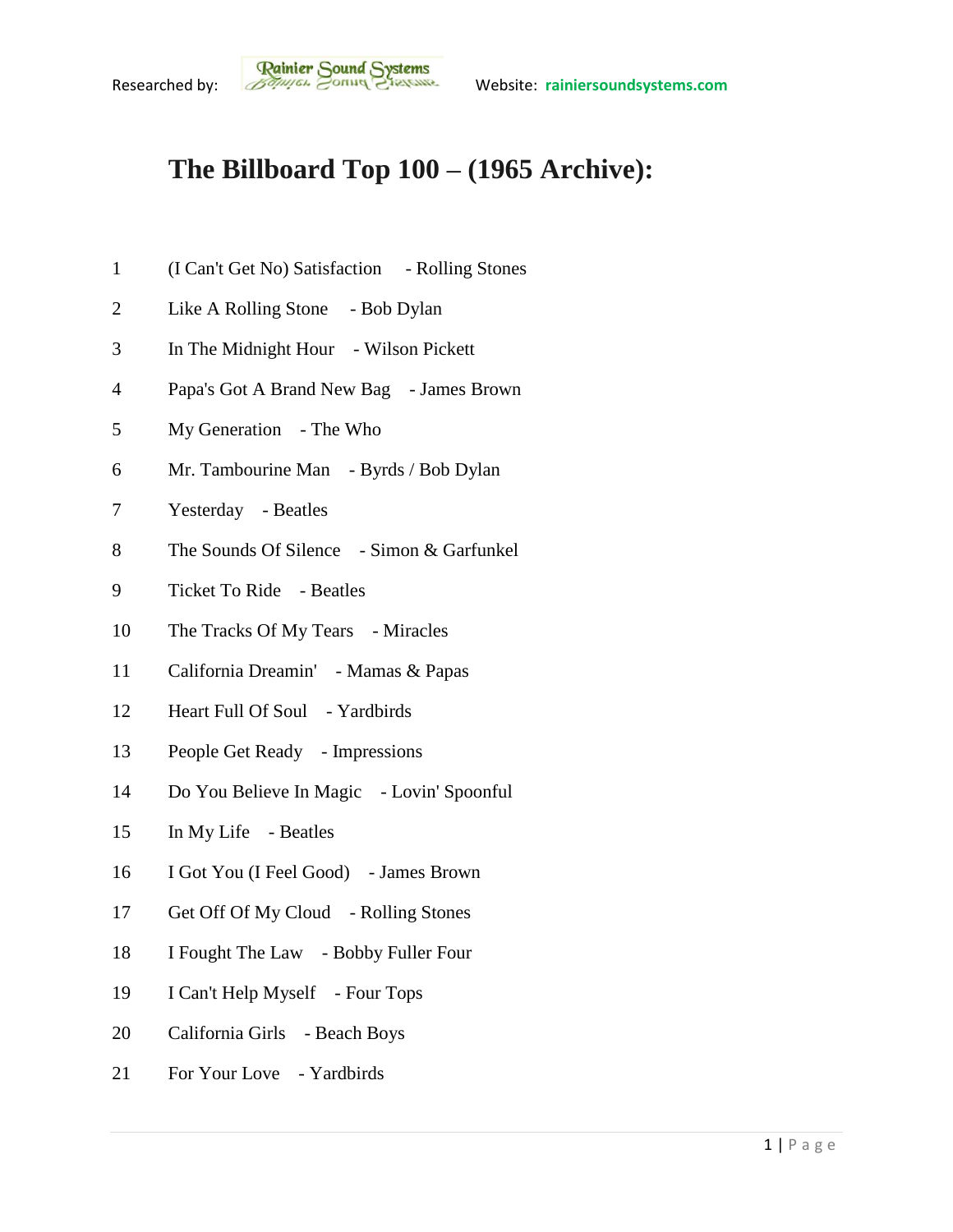

- I've Been Loving You Too Long Otis Redding
- Shotgun Jr. Walker & the All-stars
- Unchained Melody Righteous Brothers
- Help! Beatles
- Subterranean Homesick Blues Bob Dylan
- Turn, Turn, Turn Byrds
- 28 We Gotta Get Out Of This Place Animals
- Hang On Sloopy McCoys
- Wooly Bully Sam the Sham & the Pharaohs
- Positively 4th Street Bob Dylan
- Uptight (Everything's Alright) Stevie Wonder
- I Got You Babe Sonny & Cher
- We Can Work It Out Beatles
- Nowhere To Run Martha & the Vandellas
- Ooo Baby Baby Miracles
- A Well Respected Man Kinks
- Day Tripper Beatles
- Stop! In The Name Of Love Supremes
- Help Me Rhonda Beach Boys
- It's The Same Old Song Four Tops
- Respect Otis Redding
- Norwegian Wood Beatles
- Back In My Arms Again Supremes
- Going To A Go-Go Miracles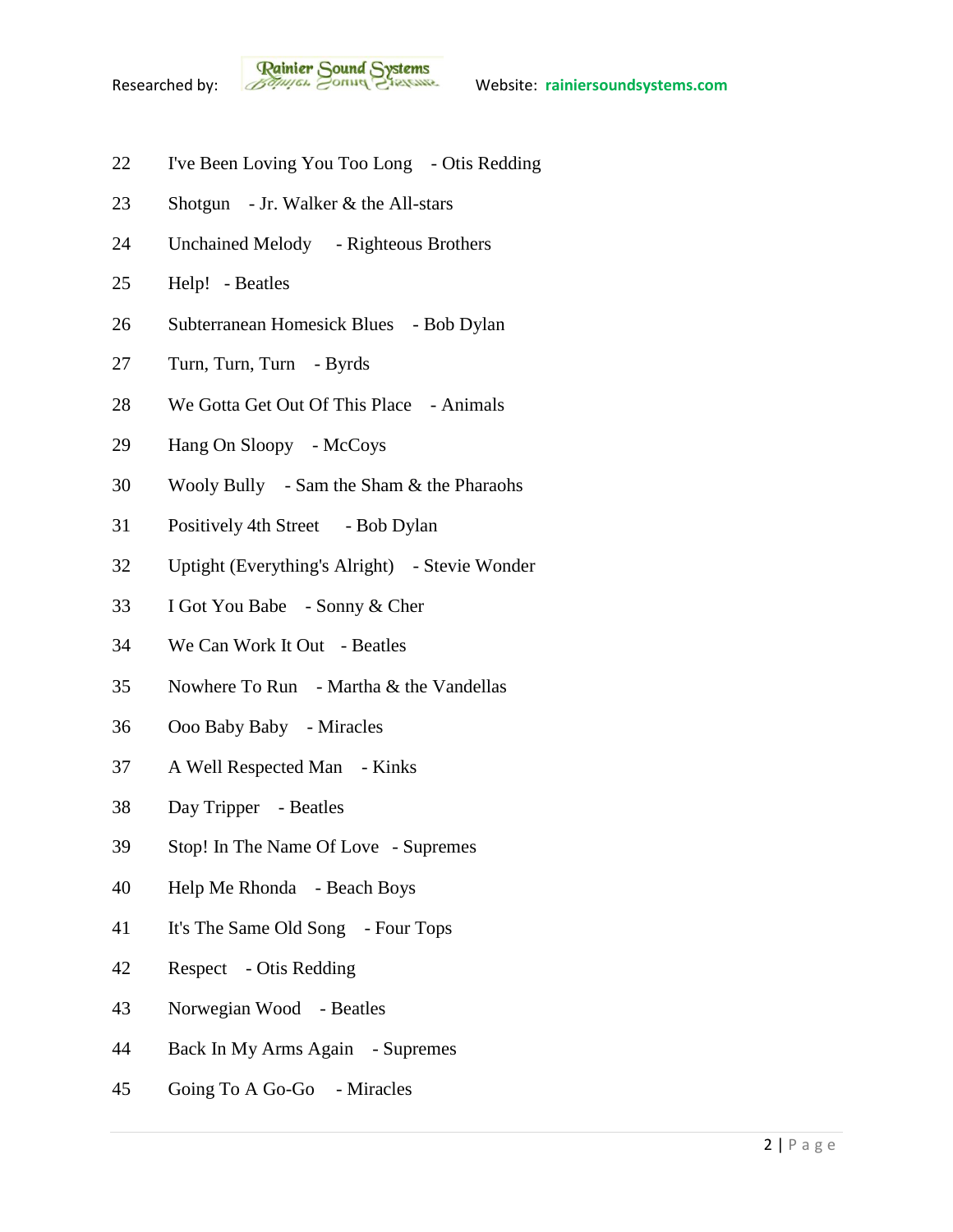

- Don't Let Me Be Misunderstood Animals
- I Do Love You Billy Stewart
- Ask The Lonely Four Tops
- Land Of 1,000 Dances Cannibal & the Headhunters
- I Can't Explain The Who
- Nowhere Man Beatles
- The Last Time Rolling Stones
- Eve Of Destruction Barry McGuire
- 54 Ain't That Peculiar Marvin Gaye
- She's About A Mover Sir Douglas Quintet
- I'm A Man Yardbirds
- 57 The Kids Are Alright The Who
- Catch Us If You Can Dave Clark Five
- Let's Hang On Four Seasons
- I Do Marvelows
- Barbara Ann Beach Boys
- Hurt So Bad Little Anthony & the Imperials
- Rescue Me Fontella Bass
- It's My Life Animals
- I'll Be Doggone Marvin Gaye
- Yes, I'm Ready Barbara Mason
- Sitting In The Park Billy Stewart
- Liar, Liar Castaways
- Just Like Me Paul Revere & the Raiders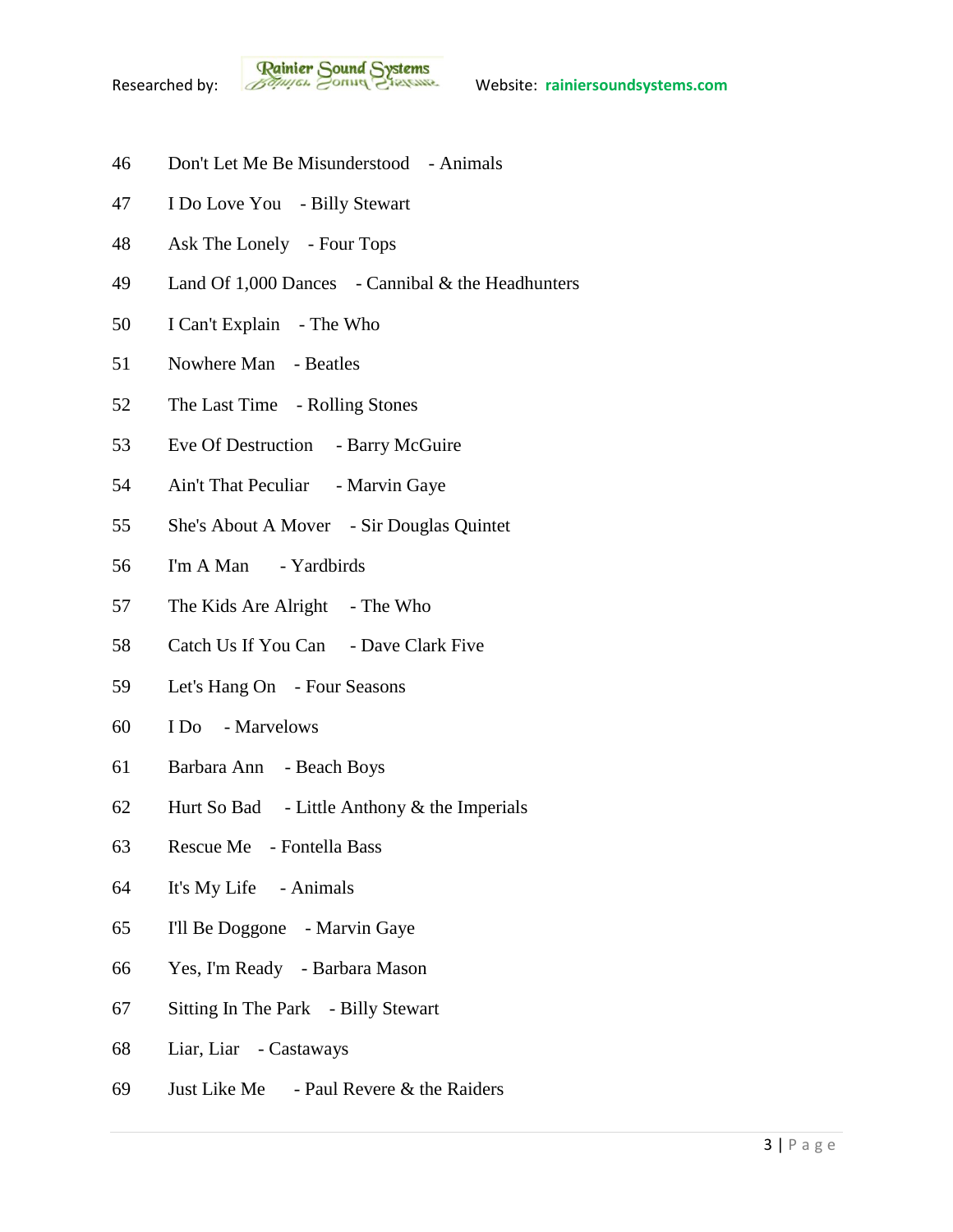

- I'll Feel A Whole Lot Better Byrds
- 71 King Of The Road Roger Miller
- Tired Of Waiting For You Kinks
- You've Got To Hide Your Love Away Beatles
- Since I Lost My Baby Temptations
- I Can't Turn You Loose Otis Redding
- Baby I'm Yours Barbara Lewis
- Got To Get You Off My Mind Solomon Burke
- 78 We're Gonna Make It Little Milton
- It Ain't Me Babe Turtles
- You Didn't Have To Be So Nice Lovin' Spoonful
- 81 Five O'Clock World Vogues
- 82 Treat Her Right Roy Head
- Drive My Car Beatles
- I Want Candy Strangeloves
- A Lover's Concerto Toys
- Desolation Row Bob Dylan
- Catch The Wind Donovan
- 88 These Boots Are Made For Walkin' Nancy Sinatra
- Lightnin' Strikes Lou Christie
- I Hear A Symphony Supremes
- 91 Don't Mess With Bill Marvelettes
- 92 Keep On Dancing Gentrys
- 93 Over And Over Dave Clark Five